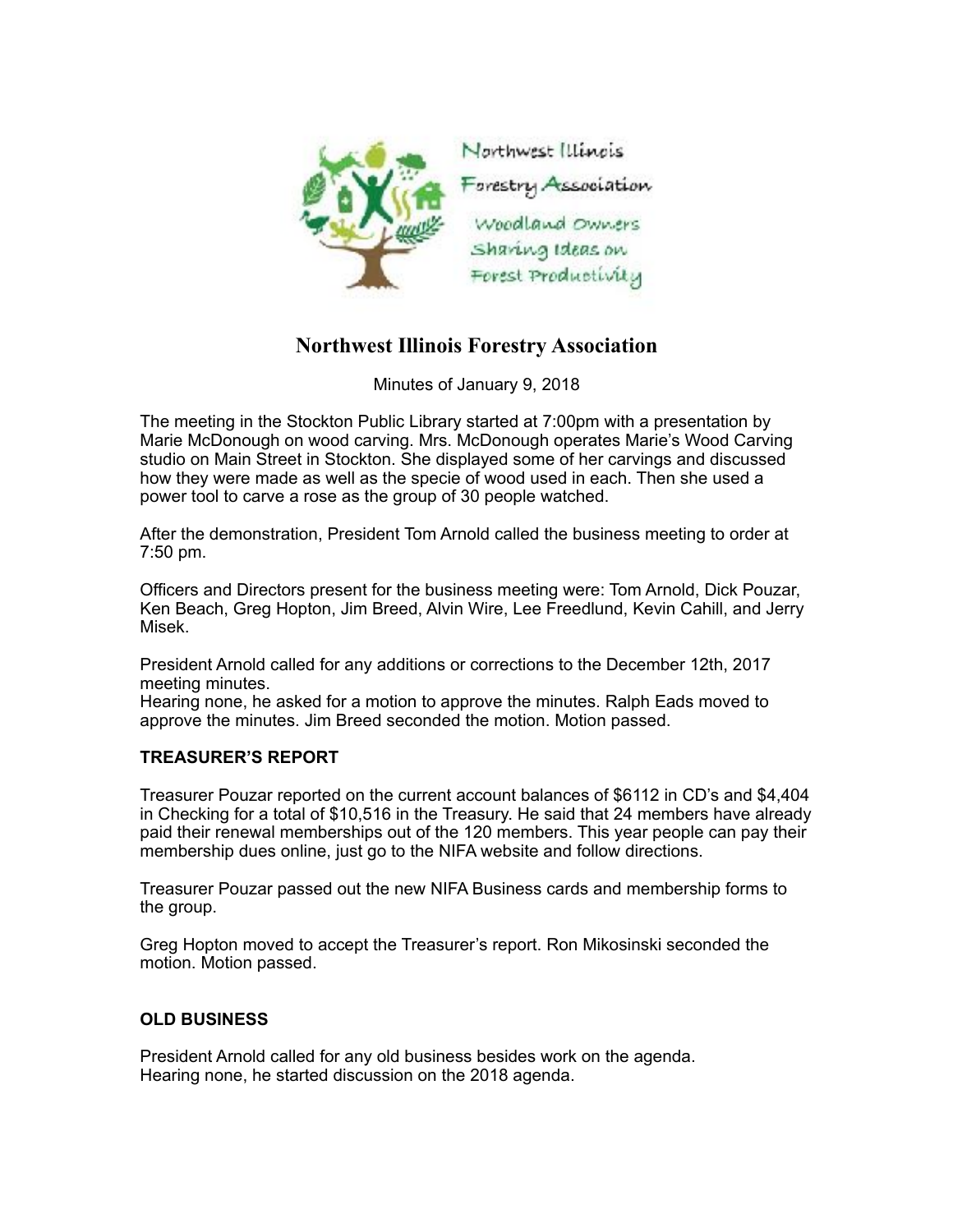February 13th meeting will have Paul Searl, a representative from the USDA Natural Resources Conservation Service to discuss federal programs involving Forestry and possible funding opportunities. Ken Beach will bring the equipment for a power point presentation.

February 21-22<sup>nd</sup> will be a Forestry Conference at the Madison Wisconsin Forest Products Laboratory. Governor, Scott Walker, is sponsoring the Conference which is open to the public.

February 24th will be a chain saw safety program in Erie sponsored by the Whiteside County Soil and Water Conservation District.

March 10<sup>th</sup> will be the Tri State Forestry Conference at Sinsinawa Mound.

March 27<sup>th</sup> will be the NIFA Annual Dinner Meeting at the Church of God in Mt. Carroll. IDNR Biologist, Doug Dufford, will be the featured speaker covering the topics of large predators in the area, CWD updates, and his experiences of burning in woodlands. Caterers for the event are being sought.

April  $14<sup>th</sup>$  will be a tour at the Tom Arnold farm featuring Timber harvesting and Oak regeneration.

May 5th will be a tour at the Ken Beach property featuring the results of different methods of tree plantings and methods of controlling Bush Honeysuckle.

June is open for a meeting and tour of invasive woodland plants and different control measures. Extension Specialist, Jay Solomon, will make the arrangements.

July 14th at 1:00 pm will be a tour of the Kevin Ward farm featuring a new tree planting of 20,000 trees and specialized equipment for handling trees and invasive shrubs. Consulting Forester, Kevin Oetken, will lead the tour.

July 25-26<sup>th</sup> is being reserved for Chain Saw Safety. Possibly there will be a beginner's session and an advanced session. President Arnold will contact Jay Hayek as the instructor. The sessions will be at the Jim Breed and/or Tom Arnold Tree Farms.

August  $17<sup>th</sup>$  at 1:00pm will be a tour of the Kirkland Sawmill and related enterprises featuring a sawmill in operation.

September—Jay Solomon will contact Monica Pierce and Jackie DeBatista to set up a Forestry related program for the youth.

October will have a session on tree identification with Ken Beach and IDNR Forester, Paul Bane. Efforts will be made to involve youth groups.

November 13<sup>th</sup> will be a business meeting to work on the 2019 agenda.

December 11<sup>th</sup> will be a follow up business meeting and election of Officers and Directors.

## **NEW BUSINESS**